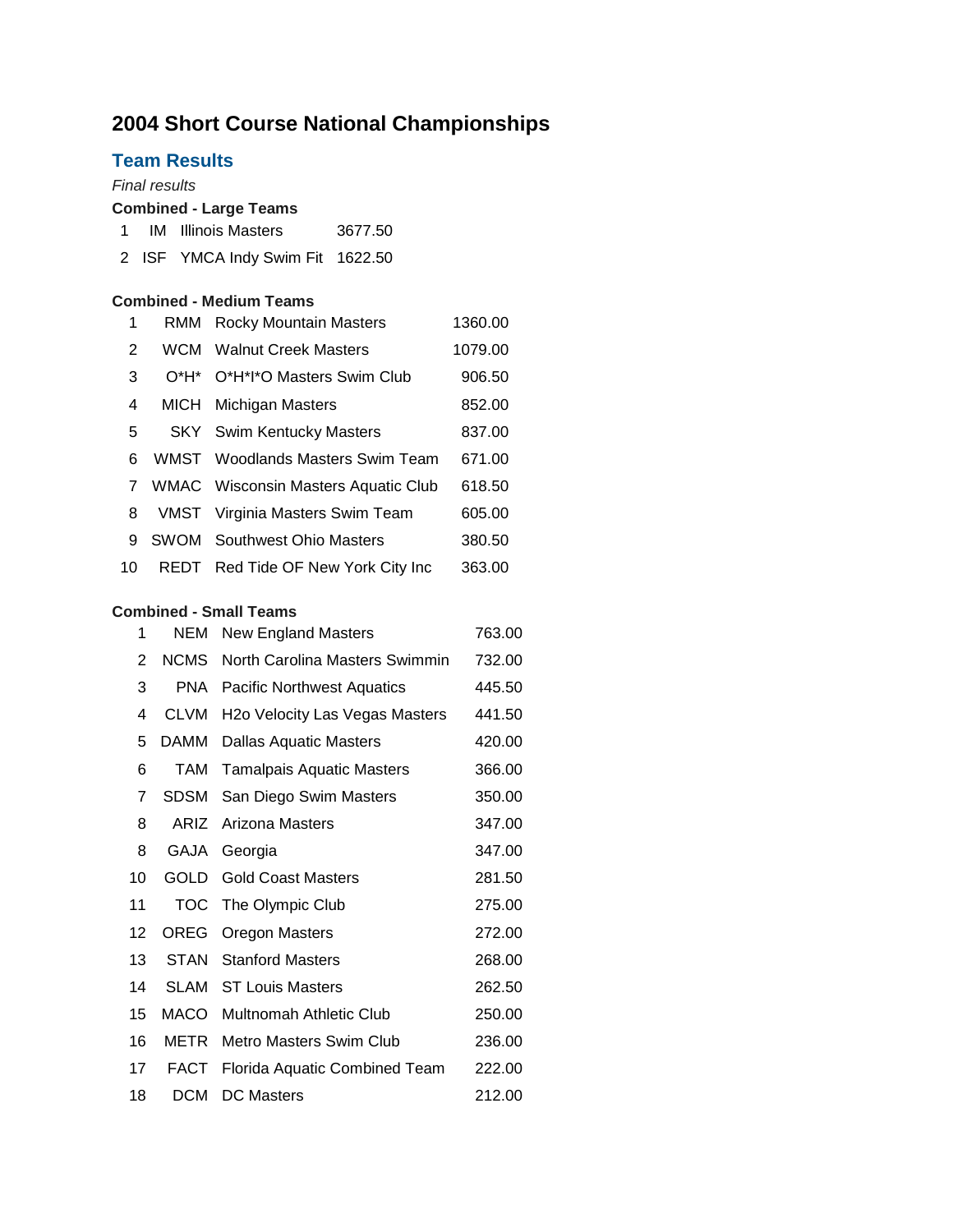| 19 | <b>BGSU</b> | <b>Bowling Green State Univ Maste</b> | 201.00 |
|----|-------------|---------------------------------------|--------|
| 20 | <b>BDGR</b> | <b>Badger Masters</b>                 | 182.00 |
| 21 | <b>GOST</b> | <b>Great Ohio Swim Team</b>           | 176.50 |
| 22 | <b>NIAG</b> | <b>Niagara District Masters</b>       | 170.50 |
| 23 | <b>INWM</b> | <b>Inland Northwest Masters</b>       | 167.00 |
| 24 | <b>VCM</b>  | <b>Ventura County Masters</b>         | 164.00 |
| 25 | <b>CONN</b> | <b>Connecticut Masters</b>            | 159.00 |
| 26 | <b>MOVY</b> | Missouri Valley                       | 158.00 |
| 27 | <b>RACE</b> | The Race Club                         | 154.50 |
| 28 | 1776        | Colonials 1776                        | 153.00 |
| 29 | TR          | Team Rhodenbaugh                      | 152.00 |
| 30 | DAM         | Davis Aquatic Masters                 | 150.00 |
| 31 | <b>RIDG</b> | Team Ridgelea                         | 145.00 |
| 32 | <b>UTAH</b> | <b>Utah Masters Swimming</b>          | 143.00 |
| 33 | <b>GRIN</b> | Greater Indiana                       | 130.50 |
| 34 | <b>TYMS</b> | Trillium Y Masters Swim Club          | 123.00 |
| 35 | <b>DOC</b>  | Doc's Indiana Univ Masters            | 121.00 |
| 36 | <b>HOTS</b> | <b>Heart OF Texas Swimming</b>        | 116.00 |
| 37 | <b>SNM</b>  | Sierra Nevada Masters                 | 103.00 |
| 37 | TERR        | <b>Terrapin Masters</b>               | 103.00 |
| 39 | <b>UCLA</b> | <b>Ucla Bruin Masters</b>             | 98.00  |
| 39 | SPM         | ST Pete Masters Inc                   | 98.00  |
| 41 | WM.         | <b>Westchester Masters</b>            | 95.00  |
| 42 | СM          | <b>Coast Masters</b>                  | 91.00  |
| 43 | MAM         | Manatee Aquatic Masters Inc           | 89.00  |
| 44 | SBM         | Santa Barbara Masters                 | 86.00  |
| 44 | <b>TYR</b>  | Team Tyr                              | 86.00  |
| 46 | <b>GCMT</b> | <b>Greater Columbus Masters Swim</b>  | 82.00  |
| 47 | <b>GSM</b>  | <b>Garden State Masters</b>           | 79.00  |
| 48 | IAMA        | Iowa Masters Swimming                 | 75.50  |
| 49 | <b>MARY</b> | <b>Maryland Masters</b>               | 72.00  |
| 50 | <b>LAPS</b> | Los Angeles Peninsula Swimmers        | 70.00  |
| 50 | <b>MOST</b> | <b>Masters OF South Texas</b>         | 70.00  |
| 52 | <b>ANCM</b> | <b>Montgomery Ancient Mariners</b>    | 69.00  |
| 53 | <b>PALM</b> | <b>Palmetto Masters</b>               | 67.50  |
| 54 | <b>GWSC</b> | Golden West Swim Club                 | 66.00  |
| 55 | ES          | <b>Elmwood Sharks</b>                 | 65.00  |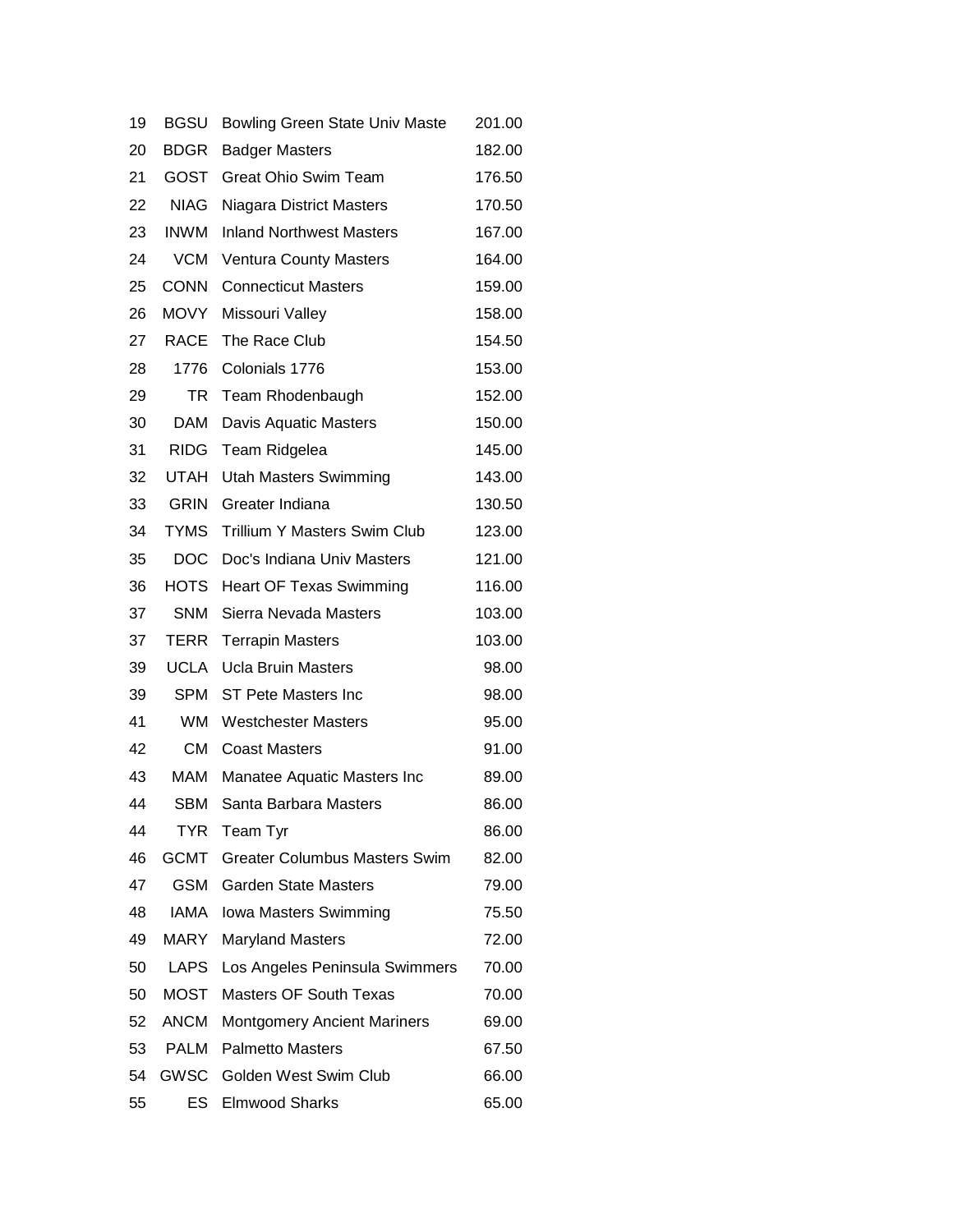| 56 | <b>ROSE</b> | <b>Rose Bowl Masters</b>              | 63.00 |
|----|-------------|---------------------------------------|-------|
| 57 | LAM         | Los Altos Masters                     | 60.00 |
| 57 | <b>EXCL</b> | <b>Excel Aquatics Masters</b>         | 60.00 |
| 59 | <b>GKMS</b> | <b>Greater Knoxville Masters</b>      | 59.00 |
| 59 | <b>MCMS</b> | <b>Music City Masters</b>             | 59.00 |
| 61 | BRNT        | <b>Brantford Aquatic Club Masters</b> | 58.00 |
| 62 | <b>FMM</b>  | <b>Florida Maverick Masters</b>       | 56.00 |
| 63 | <b>HSNM</b> | Henderson Southern Nevada Mast        | 54.00 |
| 63 | SCS         | Sun City Stingrays                    | 54.00 |
| 65 | <b>BAM</b>  | <b>Berkeley Aquatic Masters</b>       | 53.00 |
| 66 | <b>MINN</b> | Minnesota Masters Swim Club           | 51.00 |
| 67 | LGSR        | Los Gatos Swim And Racquet Clu        | 50.00 |
| 67 | <b>TVM</b>  | <b>Tri Valley Masters</b>             | 50.00 |
| 69 | BMW         | <b>Burlingame Masters Watersports</b> | 47.00 |
| 70 | <b>DKTA</b> | Dakota Masters                        | 46.00 |
| 71 | NAST        | Noblesville Adult Swim Team           | 44.00 |
| 71 | NT.         | <b>North Toronto Masters</b>          | 44.00 |
| 73 | <b>HIMA</b> | Hawaii Masters                        | 42.00 |
| 74 | <b>ADMS</b> | <b>Adirondack Masters</b>             | 41.00 |
| 75 | <b>SCAQ</b> | Southern California Aquatic MA        | 40.00 |
| 76 | <b>SCMC</b> | Santa Clarita Masters Club            | 39.00 |
| 77 | <b>TWC</b>  | The Wellness Center                   | 36.00 |
| 77 | <b>MELO</b> | <b>Menlo Masters</b>                  | 36.00 |
| 77 | <b>BSMS</b> | <b>Ball State Masters Swim Club</b>   | 36.00 |
| 77 | GAS.        | Greater Augusta Swimming Inc          | 36.00 |
| 81 | <b>AKMS</b> | Alaska Masters Swimming               | 33.00 |
| 81 | MVM         | <b>Mountain View Masters</b>          | 33.00 |
| 83 | HSAM        | <b>Heartland Swim Association Mas</b> | 29.00 |
| 84 | NOVA        | <b>Irvine Novaquatics</b>             | 27.00 |
| 85 | <b>YCRC</b> | Yuba City Raquet Club                 | 26.00 |
| 86 | <b>CHSM</b> | <b>Chicago Smelts</b>                 | 25.00 |
| 86 | <b>RGSC</b> | Rio Grande Swim Club                  | 25.00 |
| 88 | <b>TCSD</b> | The Capitol Sea Devils Masters        | 24.50 |
| 89 | <b>CMSC</b> | <b>Calgary Masters</b>                | 24.00 |
| 90 | VSM         | Vanderbilt Swim Club                  | 23.00 |
| 90 | PCAT        | <b>Plano Wetcats</b>                  | 23.00 |
| 92 | FBMS        | Fort Bend Masters Swimming            | 22.00 |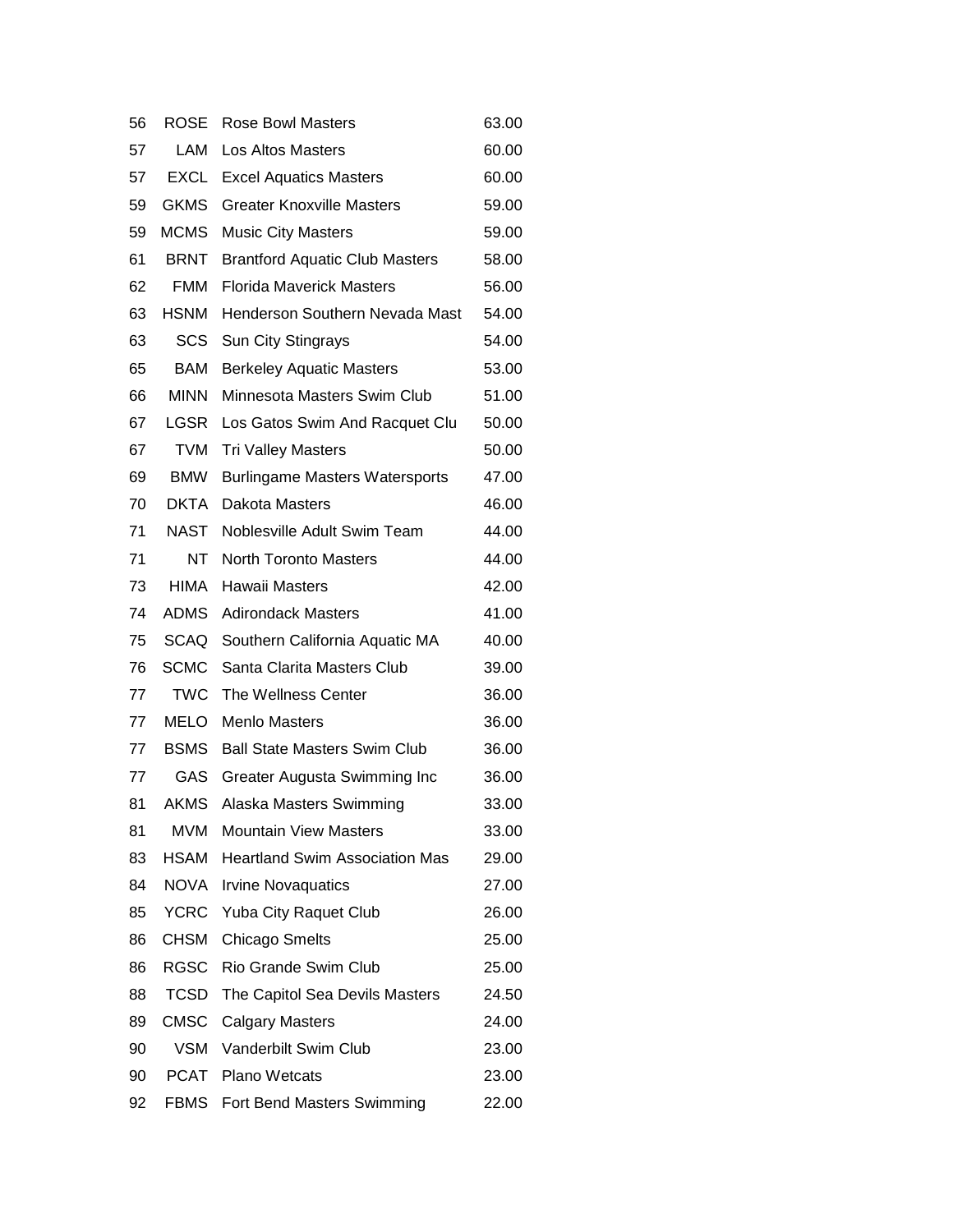| 93  | AAAA                | Alamo Area Aquatic Association        | 19.00 |
|-----|---------------------|---------------------------------------|-------|
| 93  | MTSC                | Middle TN Masters Swim Club           | 19.00 |
| 95  | SOFM                | <b>South Fork Masters</b>             | 18.00 |
| 95  | SWAM                | <b>Swim With American Masters</b>     | 18.00 |
| 97  | <b>AMS</b>          | <b>Auburn Masters Swimming</b>        | 17.50 |
| 98  | INDY                | Swim Indy                             | 17.00 |
| 99  | <b>MESC</b>         | Maine Masters Swim Club               | 16.00 |
| 100 | MSBC                | Masters Swimming Association O        | 15.00 |
| 101 | <b>LAC</b>          | Lakeside Aquatic Club                 | 13.00 |
| 101 | <b>STMA</b>         | <b>Star Masters</b>                   | 13.00 |
| 101 | SAWS                | <b>Sawtooth Masters</b>               | 13.00 |
| 104 | H2O                 | <b>H2ouston Swims</b>                 | 11.00 |
| 104 | LPLM                | Lincoln Prairie Life Masters          | 11.00 |
| 104 |                     | VRTX Vortex Swimming                  | 11.00 |
| 107 | <b>RAYS</b>         | East Lake Eagle Rays                  | 9.00  |
| 107 | <b>COPS</b>         | <b>Central Ohio Premier Masters</b>   | 9.00  |
| 107 | <b>STAR</b>         | <b>Star Masters</b>                   | 9.00  |
| 110 | <b>ROW</b>          | Region OF Waterloo Masters Swi        | 8.00  |
| 111 | <b>BSLM</b>         | Birmingham Swim League                | 7.00  |
| 111 | UCI                 | <b>Uci Masters</b>                    | 7.00  |
| 111 | <b>RINC</b>         | <b>Rinconada Masters</b>              | 7.00  |
| 114 | <b>MVN</b>          | <b>Mission Viejo Masters</b>          | 6.00  |
| 114 | WCW                 | <b>Windy City Waves</b>               | 6.00  |
| 114 | <b>CMYM</b>         | <b>Central Maryland YMCA Masters</b>  | 6.00  |
| 114 | <b>FFMS</b>         | Ywca Flying Fish                      | 6.00  |
| 118 | TPIT                | <b>Team Pittsburgh Masters</b>        | 5.00  |
| 119 | МM                  | <b>Montana Masters</b>                | 4.00  |
| 120 | <b>SCAM</b>         | <b>Strawberry Canyon Aquatic Mast</b> | 3.00  |
| 120 | <b>RHMS</b>         | Rolling Hills Mud Sharks              | 3.00  |
|     | 120 HUNT            | <b>Huntsville Swim Assoc</b>          | 3.00  |
|     | 123 UMSN            | University Masters OF EA & GR         | 2.00  |
| 124 | <b>TXLA</b>         | Longhorn Aquatics                     | 1.00  |
|     | <b>Team Results</b> |                                       |       |

*Final results*

**Women - Large Teams**

|  | <b>IM</b> Illinois Masters | 1584.50 |
|--|----------------------------|---------|
|  |                            |         |

ISF YMCA Indy Swim Fit 920.00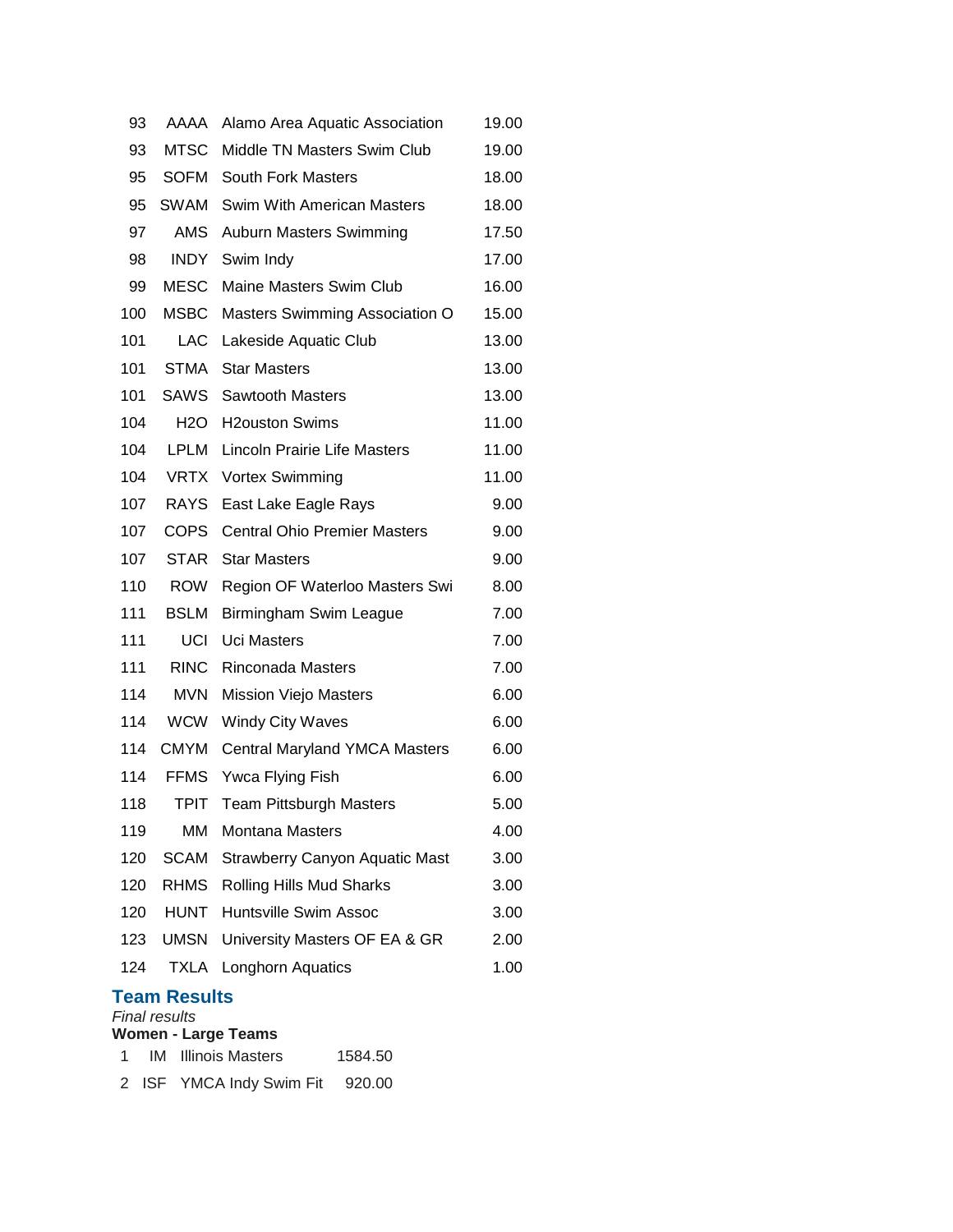## **Women - Medium Teams**

| 1  | MICH        | <b>Michigan Masters</b>             | 546.00 |
|----|-------------|-------------------------------------|--------|
| 2  | WCM         | <b>Walnut Creek Masters</b>         | 538.00 |
| 3  |             | <b>SKY</b> Swim Kentucky Masters    | 417.50 |
| 4  | RMM         | Rocky Mountain Masters              | 417.00 |
| 5  |             | VMST Virginia Masters Swim Team     | 397.00 |
| 6  |             | O*H* O*H*I*O Masters Swim Club      | 337.00 |
| 7  |             | WMST Woodlands Masters Swim Team    | 295.00 |
| 8  |             | WMAC Wisconsin Masters Aquatic Club | 274.00 |
| 9  |             | REDT Red Tide OF New York City Inc  | 256.50 |
| 10 | <b>BGSU</b> | Bowling Green State Univ Maste      | 101.00 |
| 11 | GOST.       | <b>Great Ohio Swim Team</b>         | 60.00  |

#### **Women - Small Teams**

| 1  | NEM         | <b>New England Masters</b>                  | 339.00 |
|----|-------------|---------------------------------------------|--------|
| 2  | <b>NCMS</b> | North Carolina Masters Swimmin              | 286.00 |
| 3  | <b>DAMM</b> | <b>Dallas Aquatic Masters</b>               | 275.00 |
| 4  | <b>PNA</b>  | <b>Pacific Northwest Aquatics</b>           | 268.00 |
| 5  | <b>SDSM</b> | San Diego Swim Masters                      | 223.00 |
| 6  | METR        | <b>Metro Masters Swim Club</b>              | 201.00 |
| 7  | <b>DCM</b>  | <b>DC Masters</b>                           | 183.00 |
| 8  | <b>CLVM</b> | H <sub>2</sub> o Velocity Las Vegas Masters | 178.00 |
| 9  | <b>MACO</b> | Multnomah Athletic Club                     | 174.00 |
| 10 | <b>SLAM</b> | <b>ST Louis Masters</b>                     | 173.50 |
| 11 | OREG        | Oregon Masters                              | 170.00 |
| 12 | <b>STAN</b> | <b>Stanford Masters</b>                     | 164.00 |
| 13 | <b>GAJA</b> | Georgia                                     | 157.00 |
| 14 | <b>FACT</b> | Florida Aquatic Combined Team               | 140.00 |
| 15 | <b>TAM</b>  | <b>Tamalpais Aquatic Masters</b>            | 128.00 |
| 16 | <b>TOC</b>  | The Olympic Club                            | 116.00 |
| 17 | <b>GOLD</b> | <b>Gold Coast Masters</b>                   | 104.00 |
| 18 | <b>MOVY</b> | Missouri Valley                             | 102.00 |
| 18 | <b>INWM</b> | <b>Inland Northwest Masters</b>             | 102.00 |
| 20 | <b>TYMS</b> | Trillium Y Masters Swim Club                | 98.00  |
| 20 | <b>BDGR</b> | Badger Masters                              | 98.00  |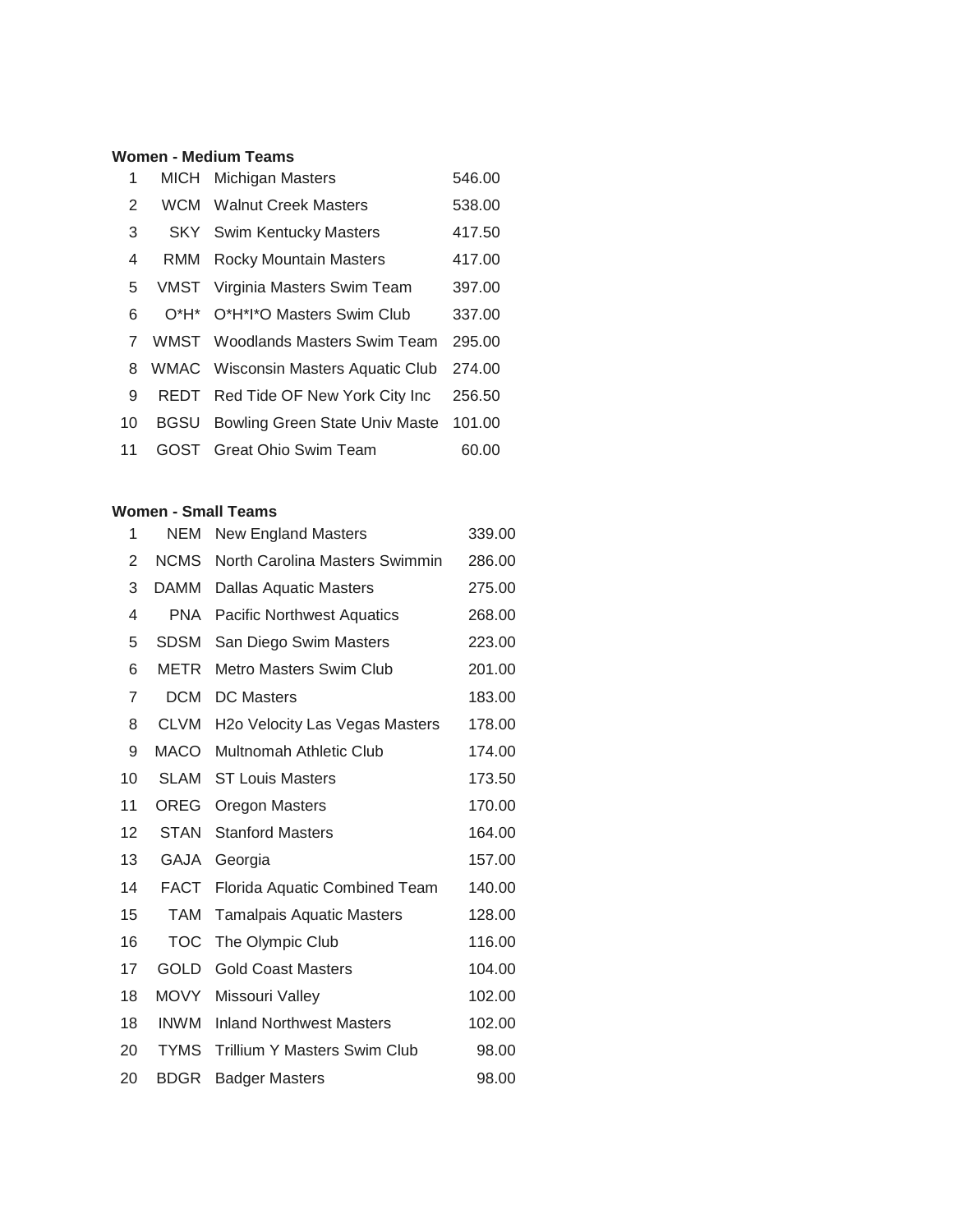| 22 | ARIZ        | Arizona Masters                       | 93.00 |
|----|-------------|---------------------------------------|-------|
| 23 | SBM         | Santa Barbara Masters                 | 86.00 |
| 24 | RIDG        | Team Ridgelea                         | 82.00 |
| 25 | <b>SNM</b>  | Sierra Nevada Masters                 | 81.00 |
| 26 | SWOM        | Southwest Ohio Masters                | 66.00 |
| 26 | GWSC        | Golden West Swim Club                 | 66.00 |
| 28 | DAM         | Davis Aquatic Masters                 | 61.00 |
| 29 | UTAH        | <b>Utah Masters Swimming</b>          | 60.00 |
| 30 | <b>GCMT</b> | <b>Greater Columbus Masters Swim</b>  | 57.00 |
| 31 | EXCL        | <b>Excel Aquatics Masters</b>         | 55.00 |
| 31 | FMM         | <b>Florida Maverick Masters</b>       | 55.00 |
| 33 | UCLA        | <b>Ucla Bruin Masters</b>             | 54.00 |
| 33 | SCS         | <b>Sun City Stingrays</b>             | 54.00 |
| 35 | BAM         | <b>Berkeley Aquatic Masters</b>       | 53.00 |
| 36 | NT.         | <b>North Toronto Masters</b>          | 44.00 |
| 36 | RACE        | The Race Club                         | 44.00 |
| 36 | ES          | <b>Elmwood Sharks</b>                 | 44.00 |
| 39 | LGSR        | Los Gatos Swim And Racquet Clu        | 43.00 |
| 40 | TR          | Team Rhodenbaugh                      | 42.00 |
| 41 | HIMA        | Hawaii Masters                        | 40.00 |
| 42 | HOTS        | <b>Heart OF Texas Swimming</b>        | 39.00 |
| 43 | VCM         | <b>Ventura County Masters</b>         | 38.00 |
| 43 | WM.         | <b>Westchester Masters</b>            | 38.00 |
| 45 | <b>CM</b>   | <b>Coast Masters</b>                  | 36.00 |
| 45 | GAS         | Greater Augusta Swimming Inc          | 36.00 |
| 47 | <b>HSNM</b> | Henderson Southern Nevada Mast        | 35.00 |
| 48 | <b>MCMS</b> | <b>Music City Masters</b>             | 34.00 |
| 49 | <b>NIAG</b> | Niagara District Masters              | 33.00 |
| 49 | MVM         | <b>Mountain View Masters</b>          | 33.00 |
| 49 | <b>MOST</b> | <b>Masters OF South Texas</b>         | 33.00 |
| 52 | GRIN        | Greater Indiana                       | 30.00 |
| 52 | <b>TYR</b>  | Team Tyr                              | 30.00 |
| 54 | <b>ANCM</b> | <b>Montgomery Ancient Mariners</b>    | 29.00 |
| 54 | <b>HSAM</b> | <b>Heartland Swim Association Mas</b> | 29.00 |
| 56 | <b>YCRC</b> | <b>Yuba City Raquet Club</b>          | 26.00 |
| 57 | <b>CHSM</b> | <b>Chicago Smelts</b>                 | 25.00 |
| 57 | 1776        | Colonials 1776                        | 25.00 |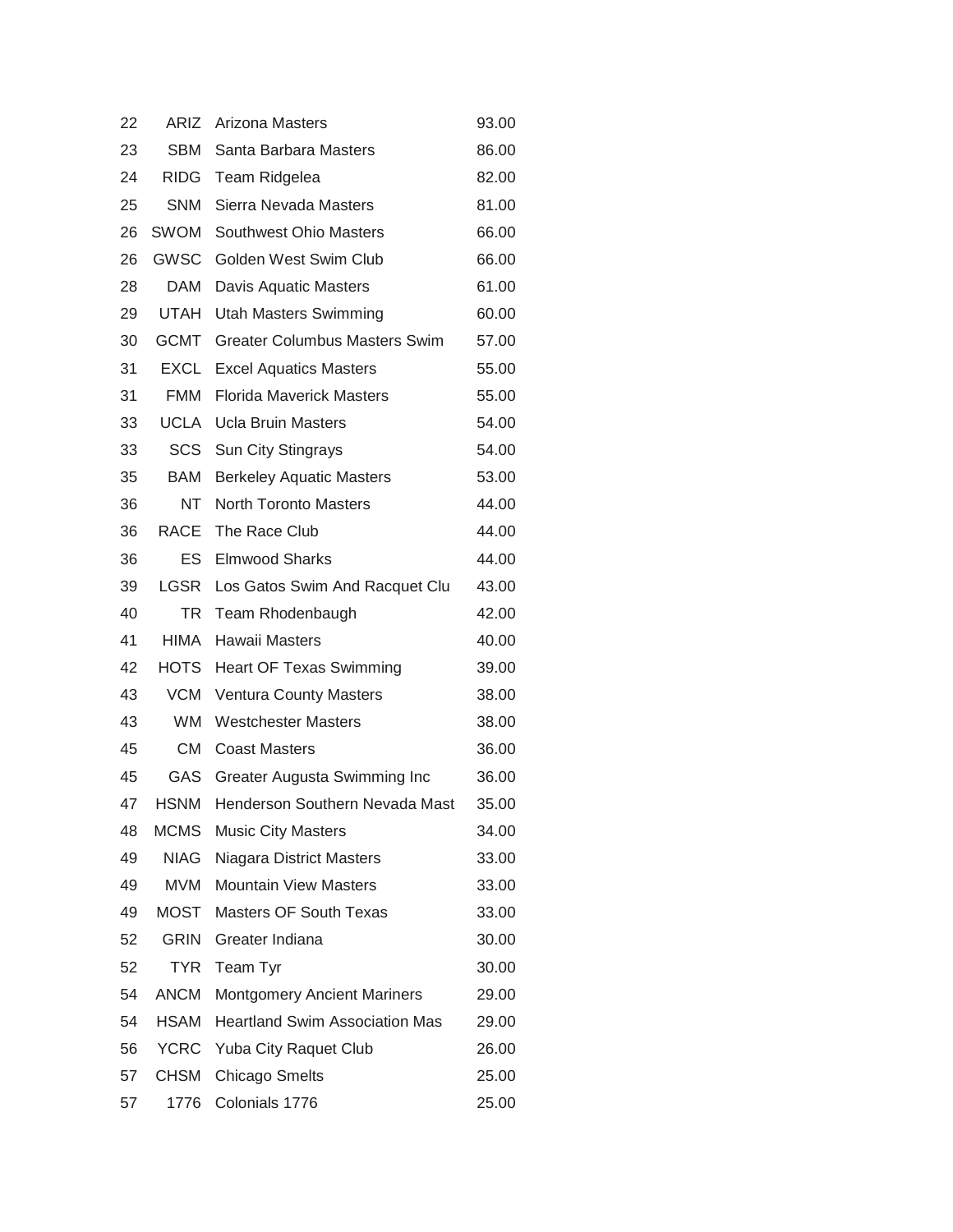| 57 | RGSC                                 | Rio Grande Swim Club                  | 25.00 |
|----|--------------------------------------|---------------------------------------|-------|
| 57 | <b>SCAQ</b>                          | Southern California Aquatic MA        | 25.00 |
| 61 | <b>GKMS</b>                          | <b>Greater Knoxville Masters</b>      | 24.00 |
| 61 | <b>MINN</b>                          | Minnesota Masters Swim Club           | 24.00 |
| 63 | <b>PCAT</b>                          | <b>Plano Wetcats</b>                  | 23.00 |
| 63 | <b>VSM</b>                           | Vanderbilt Swim Club                  | 23.00 |
| 63 | <b>CMSC</b>                          | <b>Calgary Masters</b>                | 23.00 |
| 66 | <b>FBMS</b>                          | Fort Bend Masters Swimming            | 22.00 |
| 67 | <b>INDY</b>                          | Swim Indy                             | 17.00 |
| 67 | <b>MARY</b>                          | <b>Maryland Masters</b>               | 17.00 |
| 69 | MAM                                  | Manatee Aquatic Masters Inc           | 15.00 |
| 70 | <b>TCSD</b>                          | The Capitol Sea Devils Masters        | 14.00 |
| 71 | <b>AKMS</b>                          | Alaska Masters Swimming               | 13.00 |
| 71 | <b>STMA</b>                          | <b>Star Masters</b>                   | 13.00 |
| 71 | <b>SAWS</b>                          | <b>Sawtooth Masters</b>               | 13.00 |
| 74 | <b>TWC</b>                           | The Wellness Center                   | 11.00 |
| 75 | <b>STAR</b>                          | <b>Star Masters</b>                   | 9.00  |
| 75 | <b>BRNT</b>                          | <b>Brantford Aquatic Club Masters</b> | 9.00  |
| 75 | <b>COPS</b>                          | <b>Central Ohio Premier Masters</b>   | 9.00  |
| 78 | UCI                                  | <b>Uci Masters</b>                    | 7.00  |
| 78 | <b>BSLM</b>                          | Birmingham Swim League                | 7.00  |
| 80 | NAST                                 | Noblesville Adult Swim Team           | 6.00  |
| 80 | <b>WCW</b>                           | <b>Windy City Waves</b>               | 6.00  |
| 80 | <b>SCMC</b>                          | Santa Clarita Masters Club            | 6.00  |
| 80 | <b>CMYM</b>                          | <b>Central Maryland YMCA Masters</b>  | 6.00  |
| 84 | LAPS                                 | Los Angeles Peninsula Swimmers        | 5.00  |
| 84 |                                      | FFMS Ywca Flying Fish                 | 5.00  |
| 86 |                                      | DOC Doc's Indiana Univ Masters        | 3.00  |
| 86 | MVN                                  | <b>Mission Viejo Masters</b>          | 3.00  |
| 88 | UMSN                                 | University Masters OF EA & GR         | 2.00  |
| 88 | RINC                                 | <b>Rinconada Masters</b>              | 2.00  |
|    | Team Results<br><b>Final results</b> |                                       |       |

#### **Men - Large Teams** 1 IM Illinois Masters 1783.00

| 2 | ISF YMCA Indy Swim Fit | 600.50 |
|---|------------------------|--------|
|   |                        |        |

SKY Swim Kentucky Masters 351.50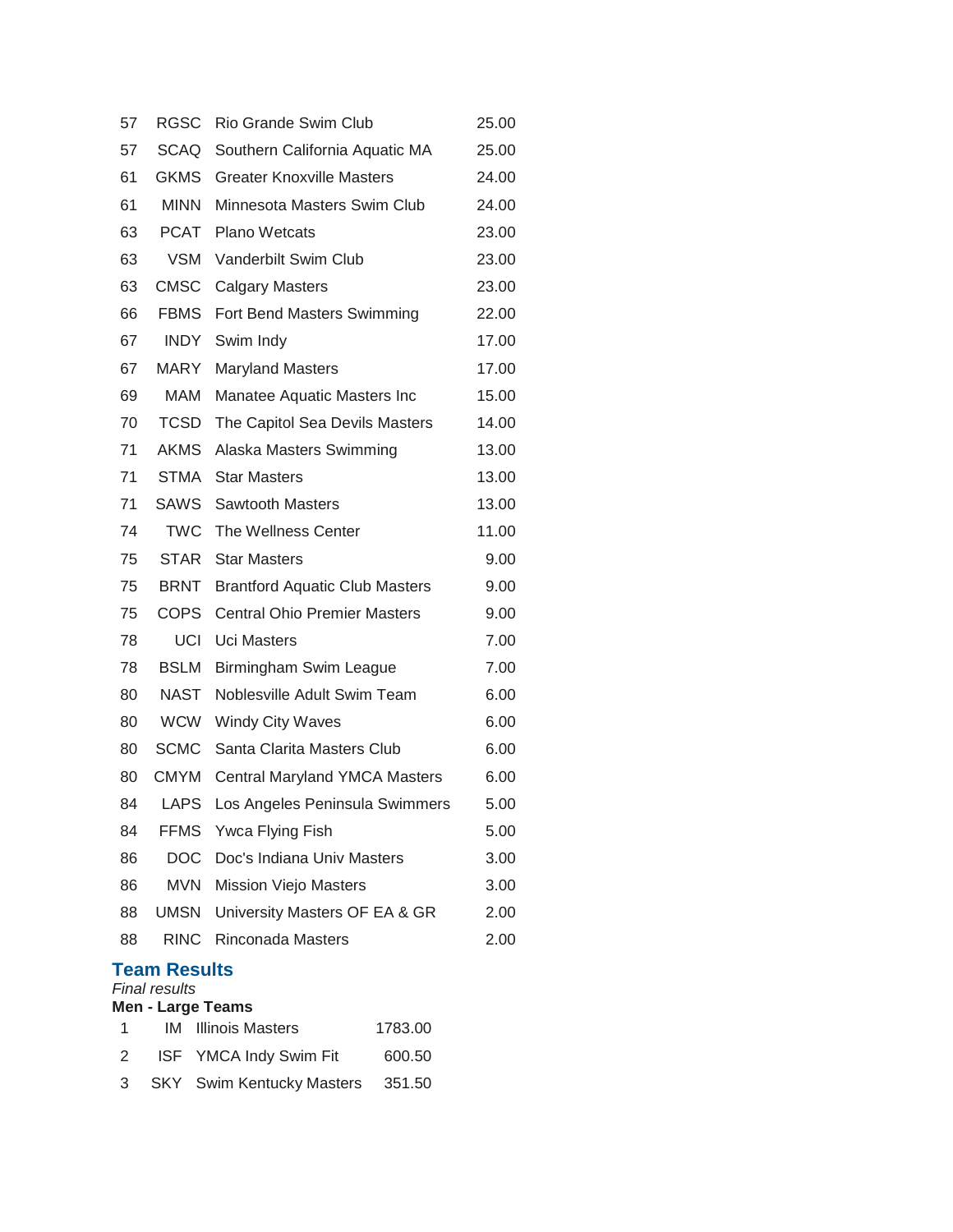# **Men - Medium Teams**

| 1  | RMM         | <b>Rocky Mountain Masters</b>              | 801.00 |
|----|-------------|--------------------------------------------|--------|
| 2  | $O^*H^*$    | O*H*I*O Masters Swim Club                  | 459.50 |
| 3  | <b>WCM</b>  | <b>Walnut Creek Masters</b>                | 451.00 |
| 4  | NCMS        | North Carolina Masters Swimmin             | 420.00 |
| 5  | NEM         | New England Masters                        | 374.00 |
| 6  |             | WMST Woodlands Masters Swim Team           | 318.00 |
| 7  |             | <b>WMAC</b> Wisconsin Masters Aquatic Club | 312.50 |
| 8  |             | <b>SWOM</b> Southwest Ohio Masters         | 308.50 |
| 9  |             | ARIZ Arizona Masters                       | 254.00 |
| 10 | <b>GRIN</b> | Greater Indiana                            | 100.50 |
| 11 | SLAM        | <b>ST Louis Masters</b>                    | 81.00  |
| 12 |             | LAPS Los Angeles Peninsula Swimmers        | 65.00  |
| 13 | REDT        | Red Tide OF New York City Inc              | 62.50  |
| 14 | NAST        | Noblesville Adult Swim Team                | 38.00  |

#### **Men - Small Teams**

| 1  | CLVM        | H <sub>2</sub> o Velocity Las Vegas Masters | 251.50 |
|----|-------------|---------------------------------------------|--------|
| 2  | TAM         | Tamalpais Aquatic Masters                   | 218.00 |
| 3  | GAJA        | Georgia                                     | 190.00 |
| 4  | GOLD        | <b>Gold Coast Masters</b>                   | 177.50 |
| 5  |             | VMST Virginia Masters Swim Team             | 164.00 |
| 6  | <b>PNA</b>  | <b>Pacific Northwest Aquatics</b>           | 163.50 |
| 7  | <b>CONN</b> | <b>Connecticut Masters</b>                  | 159.00 |
| 8  | TOC         | The Olympic Club                            | 157.00 |
| 9  | NIAG        | Niagara District Masters                    | 137.50 |
| 10 | 1776        | Colonials 1776                              | 128.00 |
| 11 | <b>SDSM</b> | San Diego Swim Masters                      | 127.00 |
| 12 | <b>VCM</b>  | <b>Ventura County Masters</b>               | 126.00 |
| 13 | <b>DOC</b>  | Doc's Indiana Univ Masters                  | 118.00 |
| 14 | GOST        | Great Ohio Swim Team                        | 116.50 |
| 15 | RACE        | The Race Club                               | 110.50 |
| 16 | DAMM        | Dallas Aquatic Masters                      | 109.00 |
| 17 | STAN        | <b>Stanford Masters</b>                     | 104.00 |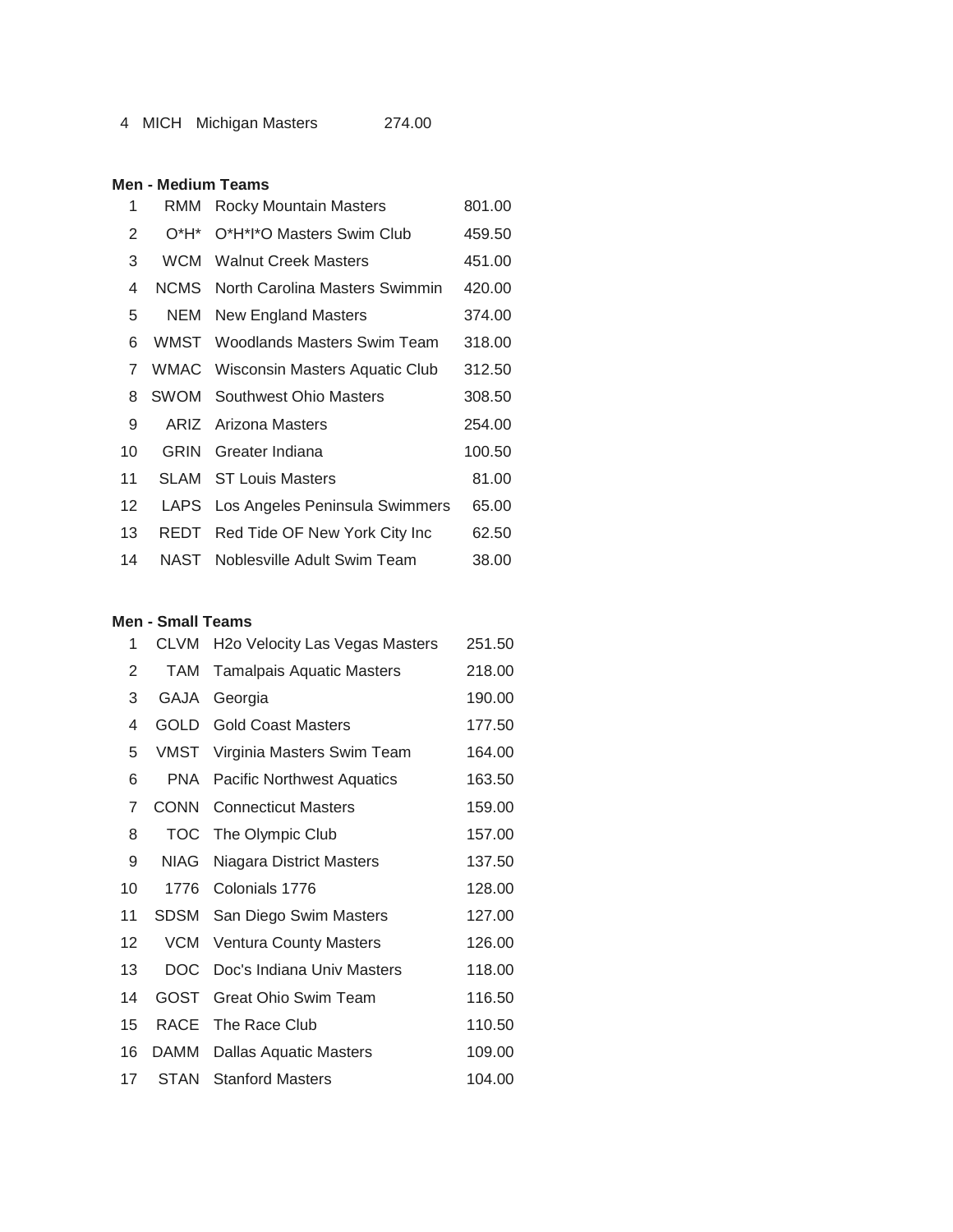| 18 | <b>TERR</b> | <b>Terrapin Masters</b>               | 103.00 |
|----|-------------|---------------------------------------|--------|
| 19 | <b>SPM</b>  | <b>ST Pete Masters Inc</b>            | 98.00  |
| 20 | <b>OREG</b> | <b>Oregon Masters</b>                 | 94.00  |
| 21 | <b>BGSU</b> | <b>Bowling Green State Univ Maste</b> | 90.00  |
| 22 | DAM         | Davis Aquatic Masters                 | 89.00  |
| 23 | TR          | Team Rhodenbaugh                      | 84.00  |
| 24 | <b>UTAH</b> | <b>Utah Masters Swimming</b>          | 83.00  |
| 25 | <b>GSM</b>  | <b>Garden State Masters</b>           | 79.00  |
| 26 | <b>HOTS</b> | <b>Heart OF Texas Swimming</b>        | 77.00  |
| 27 | <b>IAMA</b> | Iowa Masters Swimming                 | 75.50  |
| 28 | <b>FACT</b> | Florida Aquatic Combined Team         | 74.00  |
| 28 | MAM         | Manatee Aquatic Masters Inc           | 74.00  |
| 30 | <b>MACO</b> | Multnomah Athletic Club               | 70.00  |
| 31 | <b>BDGR</b> | <b>Badger Masters</b>                 | 68.00  |
| 32 | <b>PALM</b> | <b>Palmetto Masters</b>               | 67.50  |
| 33 | <b>INWM</b> | <b>Inland Northwest Masters</b>       | 65.00  |
| 34 | <b>ROSE</b> | Rose Bowl Masters                     | 63.00  |
| 35 | RIDG        | Team Ridgelea                         | 61.00  |
| 36 | LAM         | <b>Los Altos Masters</b>              | 60.00  |
| 37 | <b>WM</b>   | <b>Westchester Masters</b>            | 57.00  |
| 38 | <b>MOVY</b> | Missouri Valley                       | 56.00  |
| 38 | <b>TYR</b>  | Team Tyr                              | 56.00  |
| 40 | MARY        | <b>Maryland Masters</b>               | 55.00  |
| 40 | <b>CM</b>   | <b>Coast Masters</b>                  | 55.00  |
| 42 | <b>TVM</b>  | <b>Tri Valley Masters</b>             | 50.00  |
| 43 | <b>BRNT</b> | <b>Brantford Aquatic Club Masters</b> | 49.00  |
| 44 | <b>BMW</b>  | <b>Burlingame Masters Watersports</b> | 47.00  |
| 45 |             | <b>DKTA</b> Dakota Masters            | 46.00  |
| 46 | UCLA        | <b>Ucla Bruin Masters</b>             | 44.00  |
| 47 | ADMS        | <b>Adirondack Masters</b>             | 41.00  |
| 48 | <b>ANCM</b> | <b>Montgomery Ancient Mariners</b>    | 40.00  |
| 49 | <b>MOST</b> | <b>Masters OF South Texas</b>         | 37.00  |
| 50 | <b>BSMS</b> | <b>Ball State Masters Swim Club</b>   | 36.00  |
| 50 | <b>MELO</b> | <b>Menlo Masters</b>                  | 36.00  |
| 52 | <b>GKMS</b> | <b>Greater Knoxville Masters</b>      | 35.00  |
| 53 | <b>SCMC</b> | Santa Clarita Masters Club            | 33.00  |
| 54 | METR        | Metro Masters Swim Club               | 31.00  |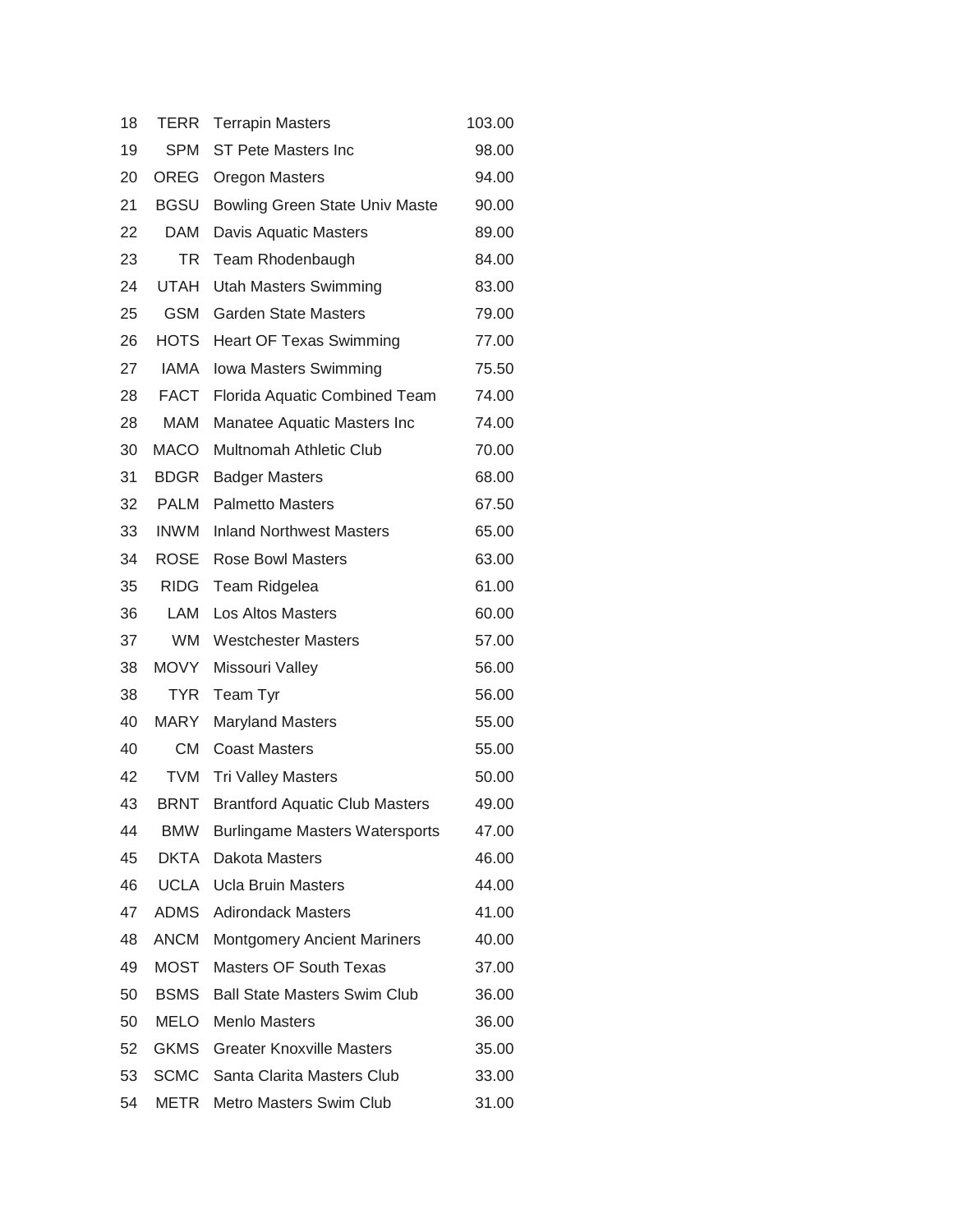| 55 | <b>DCM</b>  | <b>DC Masters</b>                            | 29.00 |
|----|-------------|----------------------------------------------|-------|
| 56 | <b>MINN</b> | Minnesota Masters Swim Club                  | 27.00 |
| 56 | NOVA        | <b>Irvine Novaquatics</b>                    | 27.00 |
| 58 | <b>TYMS</b> | <b>Trillium Y Masters Swim Club</b>          | 25.00 |
| 58 | <b>TWC</b>  | The Wellness Center                          | 25.00 |
| 58 | <b>MCMS</b> | <b>Music City Masters</b>                    | 25.00 |
| 58 | <b>GCMT</b> | <b>Greater Columbus Masters Swim</b>         | 25.00 |
| 62 | <b>SNM</b>  | Sierra Nevada Masters                        | 22.00 |
| 63 | ES          | <b>Elmwood Sharks</b>                        | 21.00 |
| 64 | <b>AKMS</b> | Alaska Masters Swimming                      | 20.00 |
| 65 | AAAA        | Alamo Area Aquatic Association               | 19.00 |
| 65 | <b>HSNM</b> | Henderson Southern Nevada Mast               | 19.00 |
| 65 | <b>MTSC</b> | Middle TN Masters Swim Club                  | 19.00 |
| 68 | SWAM        | Swim With American Masters                   | 18.00 |
| 68 | <b>SOFM</b> | <b>South Fork Masters</b>                    | 18.00 |
| 70 | AMS         | <b>Auburn Masters Swimming</b>               | 17.50 |
| 71 | <b>MESC</b> | Maine Masters Swim Club                      | 16.00 |
| 72 | SCAQ        | Southern California Aquatic MA               | 15.00 |
| 72 | <b>MSBC</b> | Masters Swimming Association O               | 15.00 |
| 74 |             | LAC Lakeside Aquatic Club                    | 13.00 |
| 75 | <b>LPLM</b> | Lincoln Prairie Life Masters                 | 11.00 |
| 75 |             | H <sub>2</sub> O H <sub>2</sub> ouston Swims | 11.00 |
| 75 |             | VRTX Vortex Swimming                         | 11.00 |
| 78 | <b>TCSD</b> | The Capitol Sea Devils Masters               | 10.50 |
| 79 | <b>RAYS</b> | East Lake Eagle Rays                         | 9.00  |
| 80 | <b>ROW</b>  | Region OF Waterloo Masters Swi               | 8.00  |
| 81 | <b>LGSR</b> | Los Gatos Swim And Racquet Clu               | 7.00  |
| 82 |             | <b>EXCL</b> Excel Aquatics Masters           | 5.00  |
| 82 | <b>TPIT</b> | <b>Team Pittsburgh Masters</b>               | 5.00  |
| 82 | <b>RINC</b> | Rinconada Masters                            | 5.00  |
| 85 | MM          | <b>Montana Masters</b>                       | 4.00  |
| 86 | <b>SCAM</b> | <b>Strawberry Canyon Aquatic Mast</b>        | 3.00  |
| 86 | <b>RHMS</b> | Rolling Hills Mud Sharks                     | 3.00  |
| 86 | <b>MVN</b>  | <b>Mission Viejo Masters</b>                 | 3.00  |
| 86 | <b>HUNT</b> | Huntsville Swim Assoc                        | 3.00  |
| 90 | <b>HIMA</b> | Hawaii Masters                               | 2.00  |
| 91 | CMSC        | <b>Calgary Masters</b>                       | 1.00  |